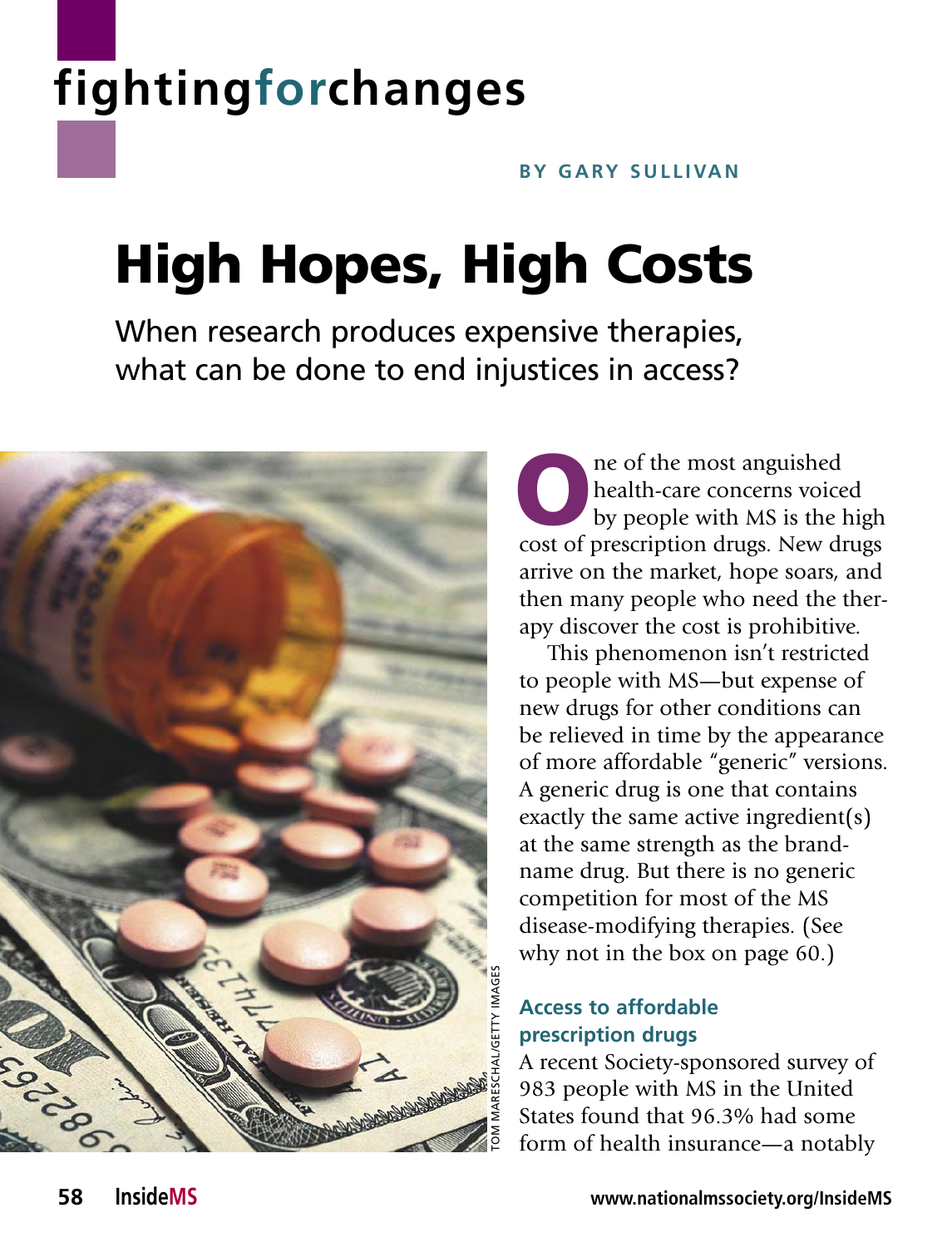higher percentage than the general population. Still some 70% of all surveyed said they had at least some difficulty paying for health care, including 30% who said they delayed or postponed seeking care because of cost. Nearly a third of the 70% reporting difficulties said that they spent less on food, heat, and other necessities to meet their health-care needs.

Lead investigator Lisa I. Iezzoni, MD, who has MS herself, collaborated with researchers and experts at Harvard Medical School, University of Massachusetts, Boston, and the National MS Society. The results were published on January 29, 2007, in an early online release of the journal **Multiple Sclerosis**.

The Society also conducted an informal survey on use of the Medicare Part D prescription drug plan among people living with MS. At least 10% reported that they had stopped taking their disease-modifying therapy for financial reasons. As one respondent noted, "I reached the Medicare donut hole … and it was just too much."

**"We'll be focusing on Medicare prescription drug coverage and how to navigate the coverage gap, insurance barriers including higher co-pays for higher-priced drugs, the pricing of biologicaldrugs by the pharmaceutical industry, and the potential for generic substitutes."**

"We need to address the issue on a number of levels," David Chatel, the Society's new executive vice president of Advocacy, told **InsideMS**. Chatel was previously director of patient advocacy for the Centers for Medicare and Medicaid Services. "We'll be focusing on Medicare prescription drug coverage and how to navigate the coverage gap, insurance barriers including higher co-pays for higherpriced drugs (also known as "tiers"), the pricing of biological drugs by the pharmaceutical industry, and the potential for generic substitutes," Chatel said.

### Cost-effectiveness study could lead to access

A study funded by the National MS Society and launched by Dr. Katia Noyes at the University of Rochester, New York, is investigating the relative costeffectiveness of Avonex, Betaseron, Rebif, and Copaxone.

"Depending on the results of Dr. Noyes' study, we may get data that will encourage policy-makers to ensure that these drugs are accessible to all who need them," said Dr. Nicholas LaRocca, associate vice president of Health Care Delivery and Policy Research at the Society. The three-year U.S. study will be completed in July 2008.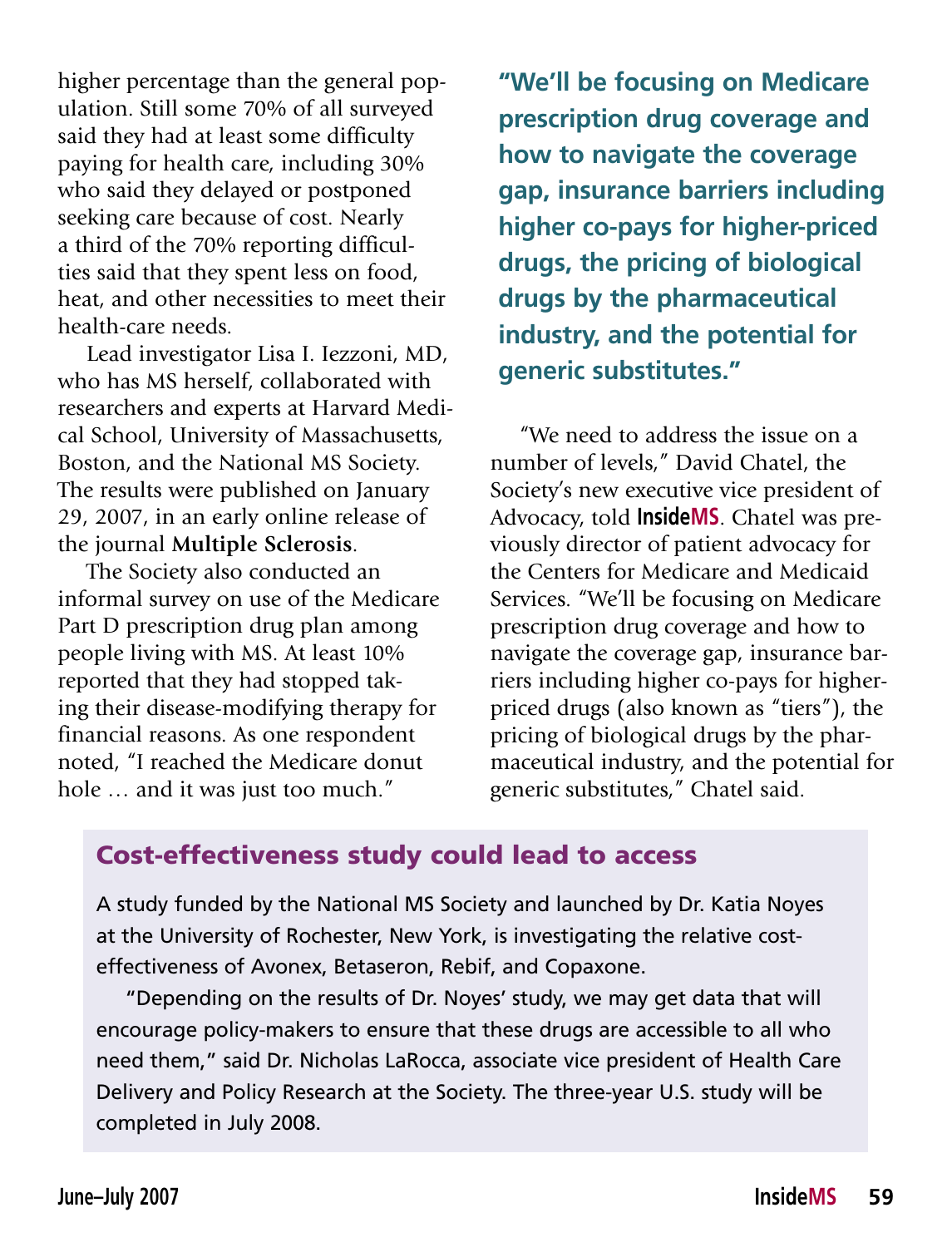## Why most MS disease-modifiers have no generics

"Most of these MS treatments are what we call 'biologics,'" explained Dr. John Richert, executive vice president for Research and Clinical Programs at the Society. "They were developed using genetic engineering technology and are grown in living bacteria or mammalian cells." They are more difficult and expensive to produce than most other kinds of drugs. Because of the way they're produced, there can be variability in the end product when another manufacturer tries to reproduce it. We need to make sure that any generic versions actu-

ally have the same efficacy and safety as the brandname drugs," Dr. Richert said.

The FDA does not currently have a standard process for approving generic versions of biologic drugs, called "follow-on biologics," but new legislation

could remedy that. There's yet another wrinkle: "It's uncertain how much testing the FDA is going to require before allowing a generic biologic on the market," Dr. Richert pointed out. Additional testing could drive up the cost, but may be necessary.

#### **Moving toward a change**

Last March, under Chatel's leadership, more than 350 MS activists trooped to Capitol Hill and asked their legislators to support the Access to Life-Saving Medicine Act. This federal legislation would allow the FDA to approve applications for generic versions of biotech drugs, or

"follow-on biologics," including diseasemodifiers, and potentially give people living with MS some more affordable options.

#### **Think globally ... act locally**

Several Society chapters have been advocating to keep or add MS disease